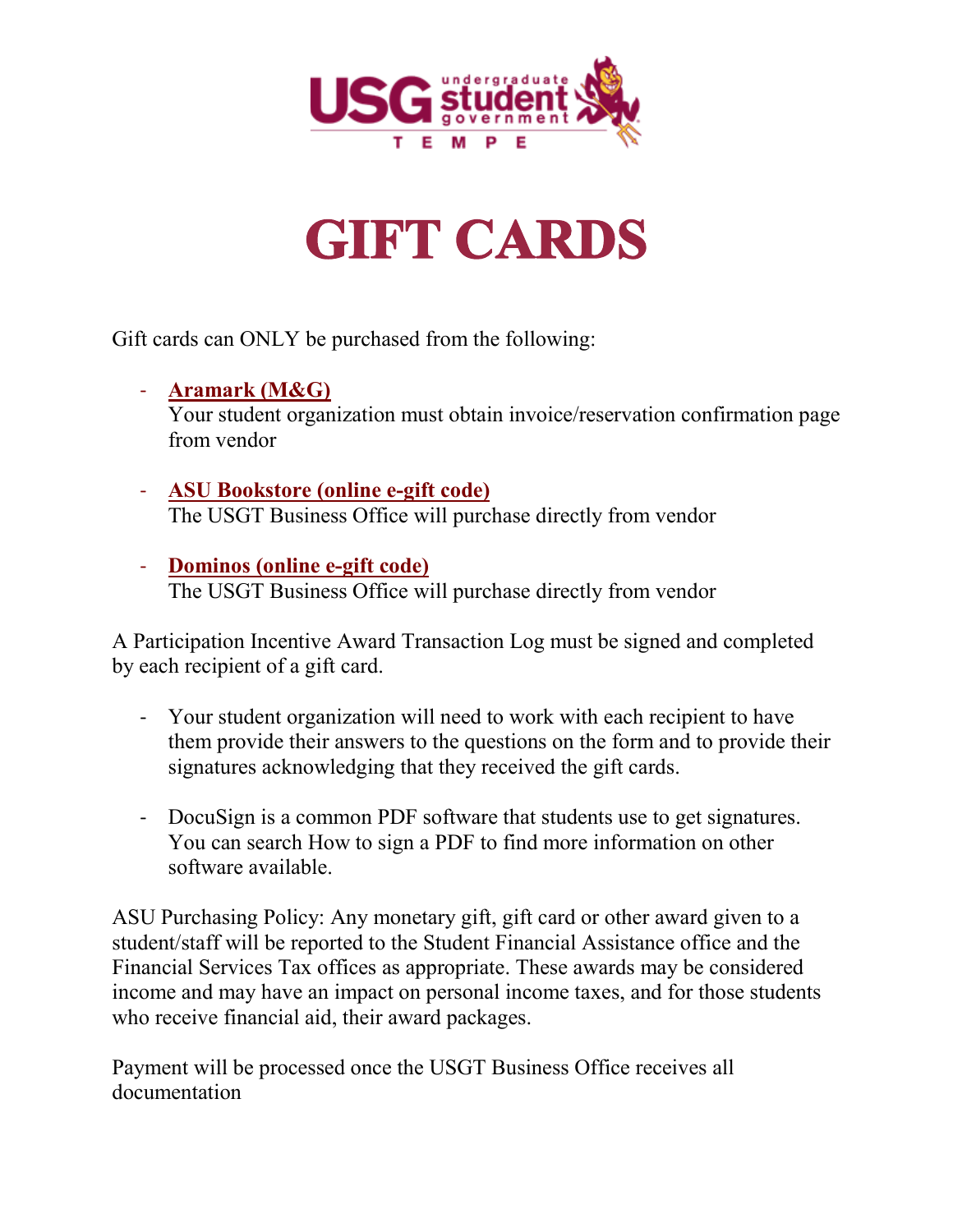## **Requesting M&G gift cards from Aramark**

- Contact Aramark and place your order
	- o Website:<https://sundevildining.asu.edu/catering>
	- o Email: [ASUCatering@gmail.com](mailto:ASUCatering@gmail.com)
	- $\circ$  Tel: 480.965.6508
- Let them know that ASU USG will be paying for it
- Aramark will give you an invoice or reservation confirmation page
- Submit purchase request in SunDevilSync
	- o Upload the invoice/reservation confirmation page
	- o Describe this purchase as "participation incentives" or "tokens of appreciation"
	- o Do not use words such as "gift" or "giveaway" or "prize"
	- o Upload a Business Meals Form (see the guidelines for food)
- The USGT Business Office will contact you about the participation incentive award transaction log
- Once the log is received, the USGT Business Office will contact Aramark about payment
- Aramark will notify you about pick up
- Once gift cards are picked up, Aramark will issue a receipt and invoice for this purchase
- The purchase request will be approved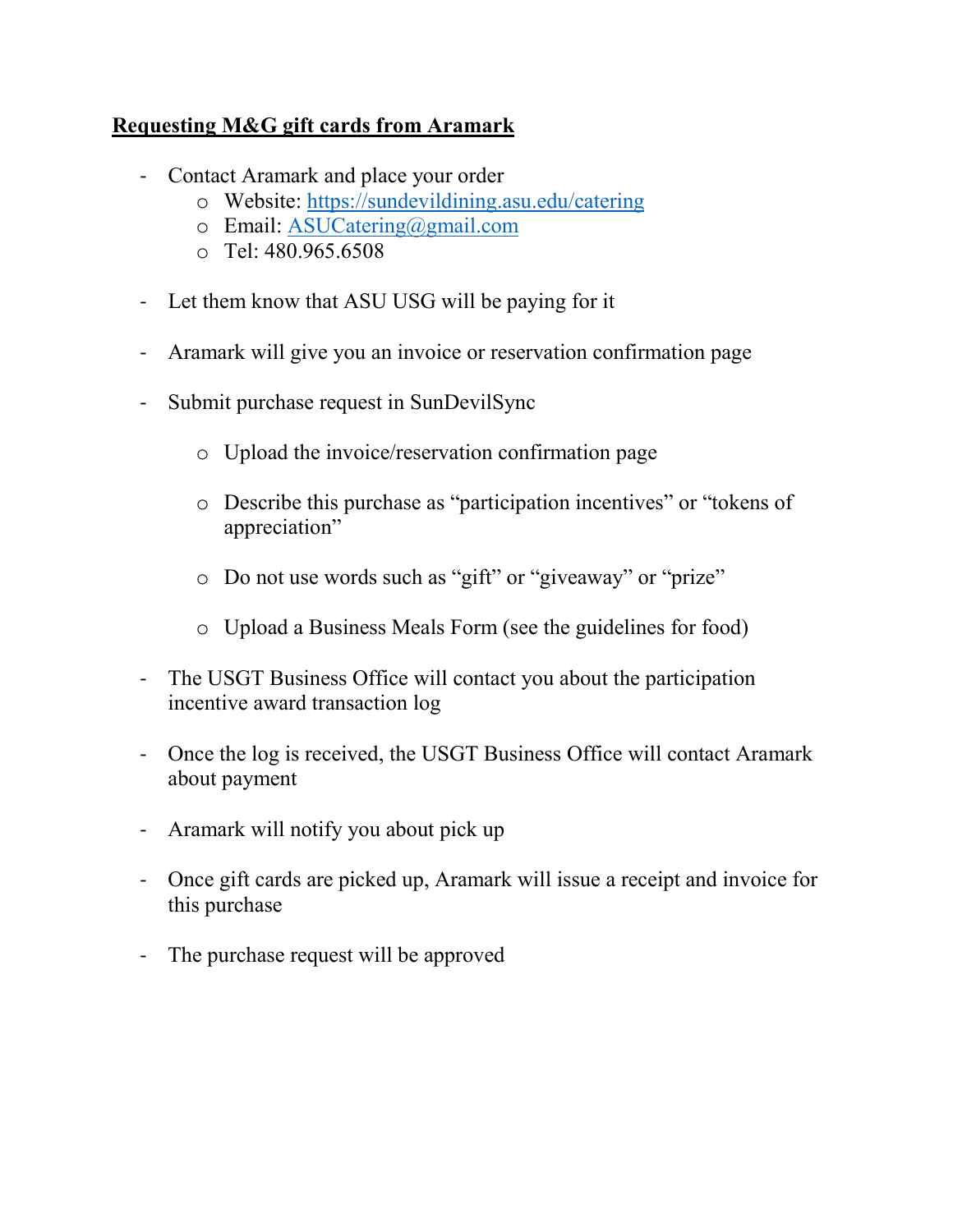## **Requesting e-gift codes from ASU Bookstore**

- Submit purchase request in SunDevilSync
	- o Add # of cards and each card's amount to 'Description' box
	- o Describe this purchase as "participation incentives" or "tokens of appreciation"
	- o Do not use words such as "gift" or "giveaway" or "prize"
- The USGT Business Office will contact you about the participation incentive award transaction log
- Once the log is received, the USGT Business Office will purchase the e-gift codes and send them to you via email
	- o It will be your responsibility to give them out to each recipient
- The purchase request will be approved